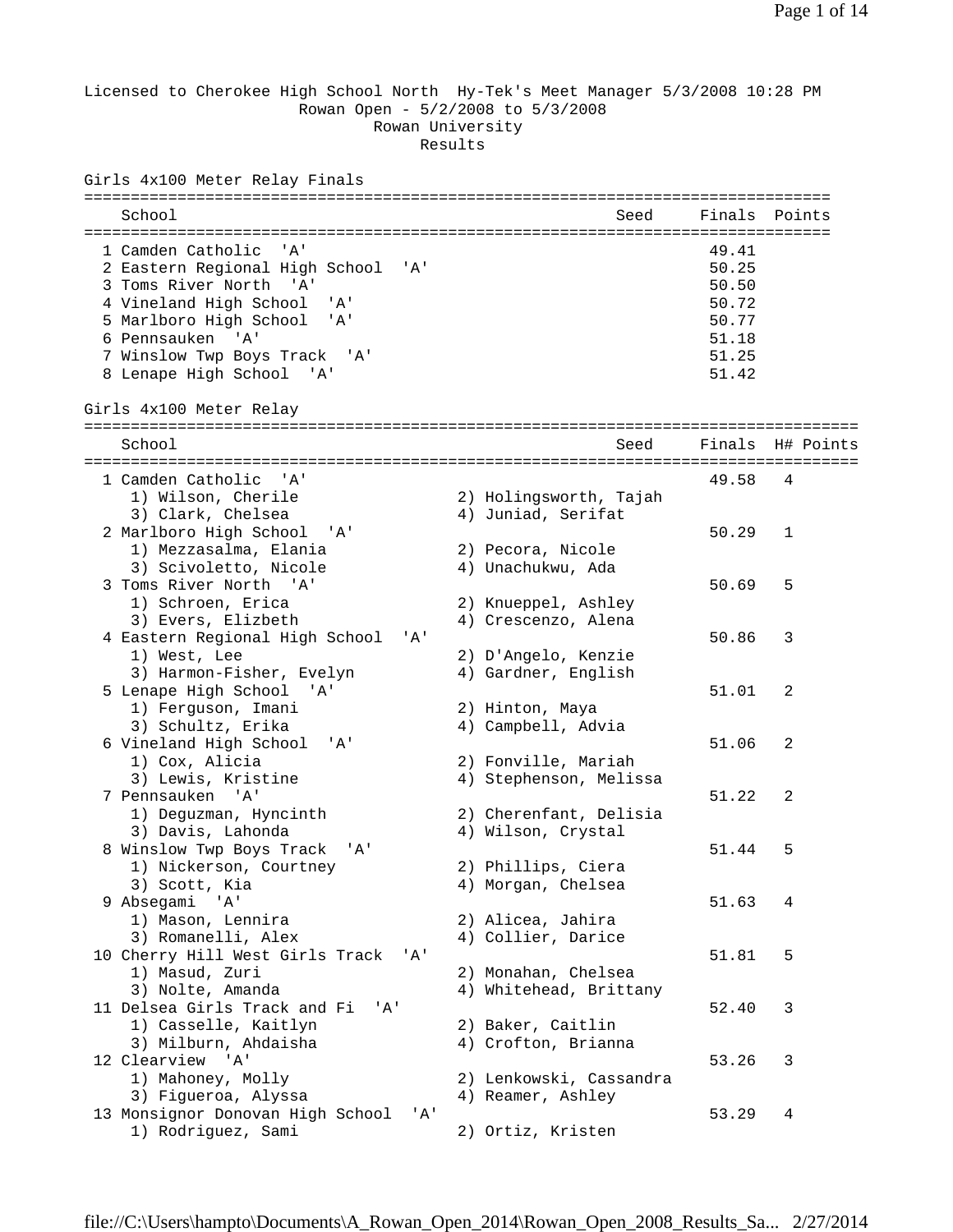3) Bardis, Kyki 4) Medina, Ashl 14 Timber Creek High School 'A' 1) Storer, Sara 3) Palmucci, Sam 15 Rancocas Valley Girls Track 'A' 1) Morton, Marianne 3) Thomas, Krystal 16 Oakcrest High School 'A' 1) Mulkey, Camille 3) McMunn, Lauren 17 Burlington Township HS 'A' 1) Dillion, Abigail 3) Anderson, Jayme 18 Shawnee Girl's Cross Country 'A' 1) Kasputis, Alexandra 3) Tama, Erika 19 Hamilton High School West 'A' 1) Guillaume, Kimberley 3) Mundt, Natalie 20 Paul Vi-Haddonfield 'A' 21 Penns Grove High School 'A' 1) Sorrell, Priscilla 3) Seda, Teondra 22 Cherokee HS 'A' 1) Kempf, Rebecca 3) Danser, Tori 23 Woodstown High School 'A' 1) Stanford, Takia 3) Redkoles, Jennie 24 Millville Senior High School 'A' 1) Broughton, Mykia 3) Rojas, Yesenia 25 Salem High School 'A' 1) Tatum, Najwa 3) Davenport, Cara -- Highland High School 'A' 1) Walton, Yadijah 3) Gonzales, Mercedes -- West Deptford High School Girl 'A 1) Brooks, Cree 3) Boegley, Lauren -- Lawrence High School 'A' 1) Kelley, Justine 3) Goodell, Molly -- Triton HS 'A' 1) Thompson, Jasmine 3) Worley, Morgan -- Sacred Heart Indoor Track 'A' 1) Gwathney, Jean 3) Lungu, Wonje -- Bishop Eustace Prep 'A' 1) Stoffel, Jess 3) Silva, Paige -- Hammonton High School 'A' 1) Hartshorne, Dana 3) Biggs, Lanette -- Clayton High School 'A' 1) Wahid, Laila 3) Louis Jean, Tiarra (4) Brown, Terri

|                      |     | 4) Medina, Ashley                            | 53.39   | 5              |
|----------------------|-----|----------------------------------------------|---------|----------------|
|                      |     | 2) Allison, Michele<br>4) Grantham, Nia      |         |                |
|                      |     | 2) Harris, Tahira<br>4) Singh, Jasleen       | 53.47   | 4              |
|                      |     | 2) Diaz, Jany<br>4) Kitchen, Kristen         | 53.83   | 2              |
|                      |     | 2) Glover, Mercedes<br>4) Collazo, Christina | 54.12   | 5              |
|                      |     | 2) Engelke, Kristin<br>4) Pignatello, Dana   | 54.21   | 2              |
|                      |     | 2) Jan-Philippe, Jean<br>4) Oriji, Chinwe    | 54.29   | 3              |
|                      |     |                                              | 54.35   | 3              |
|                      |     |                                              | 55.04   | $\overline{4}$ |
|                      |     | 2) Gear, Kim<br>4) Smith, Simone             | 55.23   | 2              |
|                      |     | 2) Kaufman, Kristy                           |         |                |
|                      |     | 4) Chambers, Eboni                           | 55.38   | 5              |
|                      |     | 2) Richard, Elizabeth<br>4) Stanford, Latoya | 57.35   | 2              |
|                      |     | 2) Thompson, Amy<br>4) Cornish, Tracy        |         |                |
|                      |     | 2) Marts, Erin                               | 1:00.19 | 3              |
|                      |     | 4) Harmon, Megan                             | NT      | 1              |
|                      |     | 2) Parker, Danae<br>4) Thompson, Lyric       |         |                |
| $\cdot$ <sup>1</sup> | 2 ) | Loggins, Keya                                | NΤ      | 1              |
|                      |     | 4) Hill, Catherine<br>2) Butler, Quanisha    | NΤ      | 1              |
|                      |     | 4) Masseus, Aneicia                          | ΝT      | 1              |
|                      |     | 2) Jastillana, Melissa<br>4) Mikos, Lindsey  | NT      | 1              |
|                      |     | 2) Sainsott, Norrel<br>4) Gwathney, Angela   |         |                |
|                      | 2)  | Pellegrino, Marlena                          | NΤ      | 1              |
|                      |     | 4) Palis, Courteney                          | DQ      | 4              |
|                      |     | 2) Shaw, Sheama<br>4) Moultrie, Keysha       |         |                |
|                      |     | 2) Majekodumni, Abiola                       | DQ      | 3              |
|                      |     |                                              |         |                |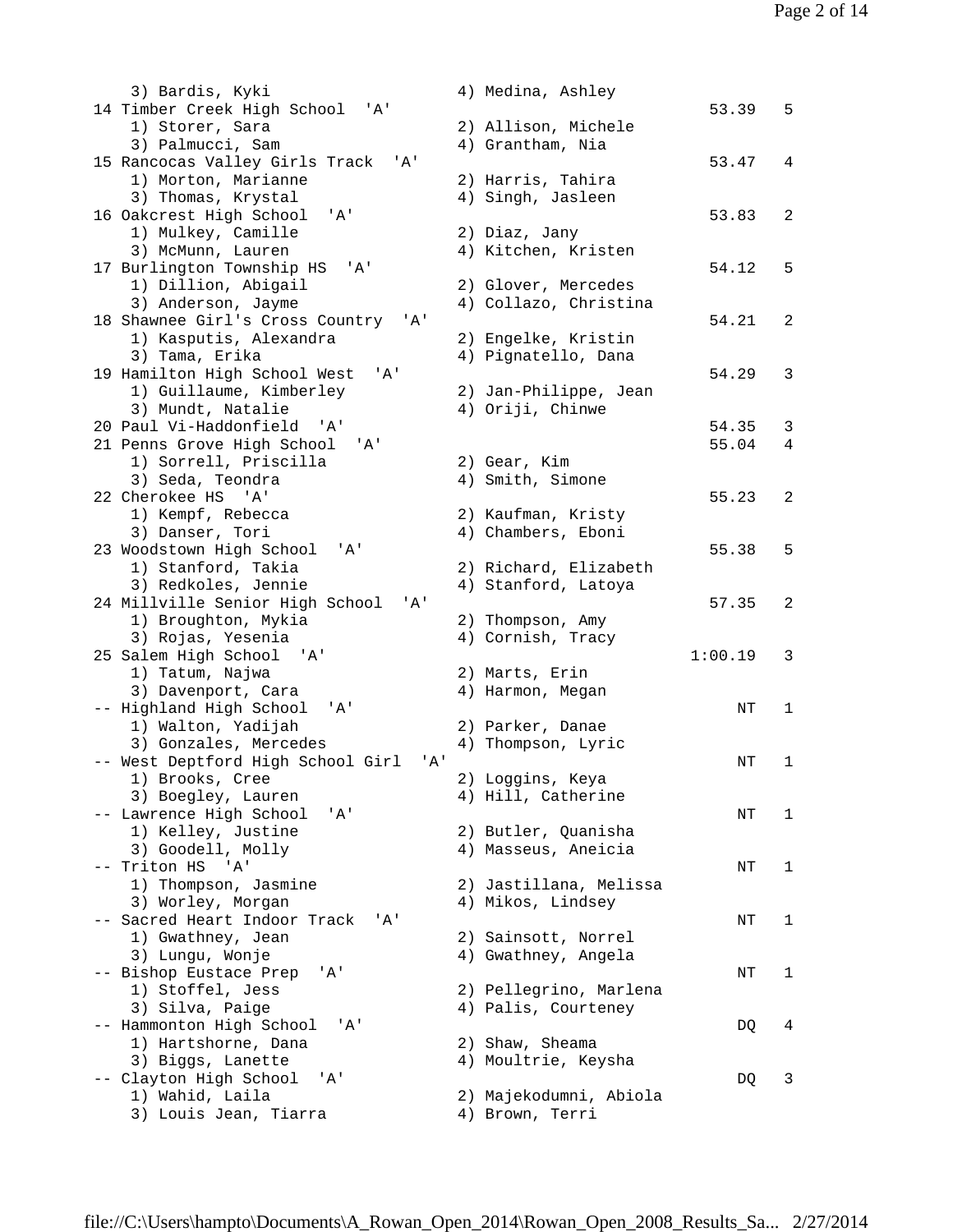| Girls 4x200 Meter Relay                         |                           |         |           |
|-------------------------------------------------|---------------------------|---------|-----------|
|                                                 |                           |         |           |
| School                                          | Seed                      | Finals  | H# Points |
| 1 Camden Girls<br>'A'                           |                           | 1:44.65 | 4         |
| 1) Johnson, Assante                             | 2) Boyd, Miriam           |         |           |
| 3) Jones, Jamie                                 | 4) Smalls, Kamice         |         |           |
| 2 Camden Catholic<br>' A '                      |                           | 1:46.30 | 4         |
| 1) Holingsworth, Tajah                          | 2) Juniad, Serifat        |         |           |
| 3) Clark, Chelsea                               | 4) Wilson, Cherile        |         |           |
| 3 Toms River North<br>$^{\prime}$ A $^{\prime}$ |                           | 1:47.99 | 4         |
| 1) Schroen, Erica                               | 2) Knueppel, Ashley       |         |           |
| 3) Evers, Elizbeth                              | 4) Crescenzo, Alena       |         |           |
| 4 Marlboro High School<br>'' A '                |                           | 1:50.53 | 4         |
| 1) Mezzasalma, Elania                           | 2) Pecora, Nicole         |         |           |
| 3) Scivoletto, Nicole                           | 4) Unachukwu, Ada         |         |           |
| 5 Paul Vi-Haddonfield<br>' A'                   |                           | 1:50.62 | 3         |
| 1) Reese, Kelsey                                | 2) Taylor, Katlyn         |         |           |
| 3) Keane, Emilie                                | 4) Ambrogi, Kelley        |         |           |
| 6 Woodrow Wilson<br>' A '                       |                           | 1:51.24 | 4         |
| 1) Alford, Takiera                              | 2) King, Alexis           |         |           |
| 3) McEady, Naceirra                             | 4) Nock, Imani            |         |           |
| 7 Southern Regional<br>'' A '                   |                           | 1:51.64 | 3         |
| 1) Simmons, Meagan                              | 2) Carlson, Jessica       |         |           |
| 3) Bowker, Emily                                | 4) Wymbs, Katherine       |         |           |
| ' A'<br>8 Pennsauken                            |                           | 1:51.65 | 4         |
| 1) Deguzman, Hyncinth                           | 2) Davis, Lahonda         |         |           |
| 3) Whitney, Jamila                              | 4) Jones, Aquila          |         |           |
| 9 Shawnee Girl's Cross Country<br>'A'           |                           | 1:52.60 | 4         |
| 1) Kasputis, Alexandra                          | 2) Engelke, Kristin       |         |           |
| 3) Stokes, Janelle                              | 4) Pignatello, Dana       |         |           |
| 10 Clearview 'A'                                |                           | 1:52.62 | 3         |
| 1) Mahoney, Molly                               | 2) Lenkowski, Cassandra   |         |           |
| 3) Figueroa, Alyssa                             | 4) Reamer, Ashley         |         |           |
| 11 Monsignor Donovan High School<br>' A '       |                           | 1:54.37 | 2         |
| 1) Rodriguez, Sami                              | 2) Medina, Ashley         |         |           |
| 3) Bardis, Kyki                                 | 4) Dabrowski, Pauline     |         |           |
| 12 Burlington Township HS<br>'A'                |                           | 1:54.52 | 3         |
| 1) Dillion, Abigail                             | 2) Gordon, Ashley         |         |           |
| 3) Haines, Kasey                                | 4) Williams, Victoria     |         |           |
| 13 Timber Creek High School<br>'A'              |                           | 1:54.54 | 3         |
| 1) Storer, Sara                                 | 2) Allison, Michele       |         |           |
| 3) Grantham, Nia                                | 4) Palmucci, Sam          |         |           |
| 14 Lawrence High School<br>'A'                  |                           | 1:54.80 | 3         |
| 1) Kelley, Justine                              | 2) O'Sullivan-Roche, Orla |         |           |
| 3) Masseus, Aneicia                             | 4) Butler, Quanisha       |         |           |
| 15 Clayton High School<br>'A'                   |                           | 1:55.28 | 2         |
| 1) Wahid, Laila                                 | 2) Majekodumni, Abiola    |         |           |
| 3) Louis Jean, Tiarra                           | 4) Brown, Terri           |         |           |
| 16 Penns Grove High School<br>'A'               |                           | 1:55.70 | 2         |
| 1) Smith, Simone                                | 2) Seda, Teondra          |         |           |
| 3) Smith, Taylor                                | 4) Bobo, Cherrelle        |         |           |
| 17 Cumberland Regional H. S.<br>'A'             |                           | 1:55.84 | 1         |
| 1) Harris, Nikiya                               | 2) Whelan, Courtney       |         |           |
| 3) Bailey, Mariah                               | 4) Bermudez, Ciara        |         |           |
| 18 Hamilton High School West<br>'A'             |                           | 1:55.90 | 2         |
| 1) Guillaume, Kimberley                         | 2) Mundt, Natalie         |         |           |
| 3) Beym, Caitlin                                | 4) Jan-Philippe, Jean     |         |           |
| 19 Lenape High School<br>'A'                    |                           | 1:56.28 | 2         |
| 1) Schultz, Erika                               | 2) Ostland, Nikki         |         |           |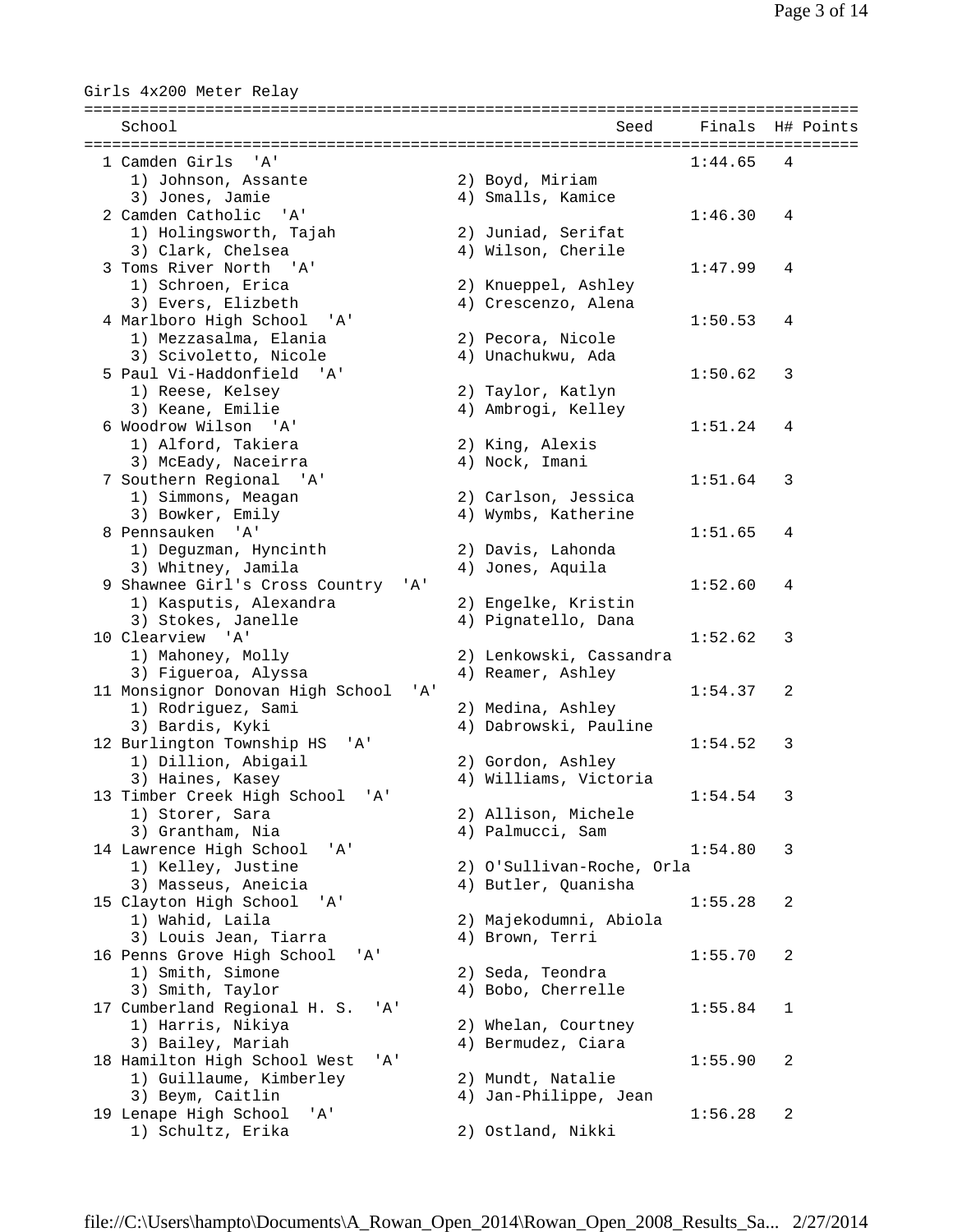3) Evancho, Kelsey (4) Cook, Chrysti 20 Oakcrest High School 'A' 1:56.93 3 1) Williams, Erica 2) McMunn, Lauren 3) Diaz, Jany 4) Kitchen, Kristen 21 Cherokee HS 'A' 1:57.81 2<br>1) Kempf, Rebecca 2) Harper, Kristen 2) Harper, Kristen 3) Danser, Tori (4) Mullen, Shana 22 Sacred Heart Indoor Track 'A' 1:59.02 1 1) Lungu, Wonje 2) Gwathney, Jean 3) Gwathney, Angela 4) Sainsott, Norrel 23 Sterling High School 'A' 1:59.77 2<br>1) Mersiowsky, Helen 2) Hunger, Sam 1) Mersiowsky, Helen 2) Hunger, Sam 3) Fredericks, Laura 4) Alexander, Erin 24 Hammonton High School 'A' 2:00.21 1 1) Jackson, Tanaya 2) Tzaferos, Alexa 3) Reid, Kristen (4) Robinson, Alyssa 25 Salem High School 'A' 2:01.08 1 1) Reeves, Morgan 2) Tatum, Najwa 3) Marts, Erin 1988 (2008) 4 Poinsett, Meghan 26 Vineland High School 'A' 2:01.11 3 1) Williams, Jhonea 2) Felton, Javonne 3) Henry, Keila (4) Johnson, Justine 27 Bishop Eustace Prep 'A' 2:01.26 1 1) Palis, Courteney 2) Auletto, Gabrielle 3) Wright, Courtnee (4) Jones, Megan 28 West Deptford High School Girl 'A' 2:01.55 2 1) Steffney, Katherine 2) Dahmer, Lauren 3) Barksdale, Mirrah (4) Lopez, Maxine Girls 4x400 Meter Relay =================================================================================== School Seed Finals H# Points =================================================================================== 1 Delsea Girls Track and Fi 'A' 4:10.38 2 1) Griffin, Carli 2) Baker, Caitlin 3) Hunt, Damarise (4) Crofton, Brianna 2 Burlington Township HS 'A' 4:11.08 2 1) Collazo, Christina 2) Hickey, Michelle 3) Anderson, Jayme 4) Chamberlain, Tiffany 3 Eastern Regional High School 'A' 4:12.65 2 1) D'Angelo, Kenzie 2) Cohen, Barrie 3) West, Lee  $\begin{array}{ccc} 3 & 4 \end{array}$  Davis, Alexandra 4 Ocean City HS 'A' 4:16.08 2<br>
1) Corson, Katie 2) Greene, Shannon 1) Corson, Katie 2) Greene, Shannon 3) Canderan, Rebecca (4) Greene, Kelsey 5 Highland High School 'A' 4:20.87 1 1) Prendergast, Kristin 2) Gbesi, Pittee 3) Baez, Amanda 4) Parker, Danae 6 Sterling High School 'A' 4:24.44 2 1) Stratton, Nikki 2) Caby, Kiki 3) Jantorno, Alex (4) Kernan, Kathleen 7 Woodrow Wilson 'A' 4:26.17 2 1) King, Alexis 2) McEady, Naceirra 3) Nock, Imani 4) Alford, Takiera 8 Camden Girls 'A' 4:32.79 1 1) Thomas, Tierra 2) McFadden, Sharee 3) Miller, Aris 4) Jackson, Charnita 9 Lenape High School 'A' 4:35.38 1 1) Evancho, Kelsey 2) Thomas, Christina 3) Ostland, Nikki 4) Cook, Chrysti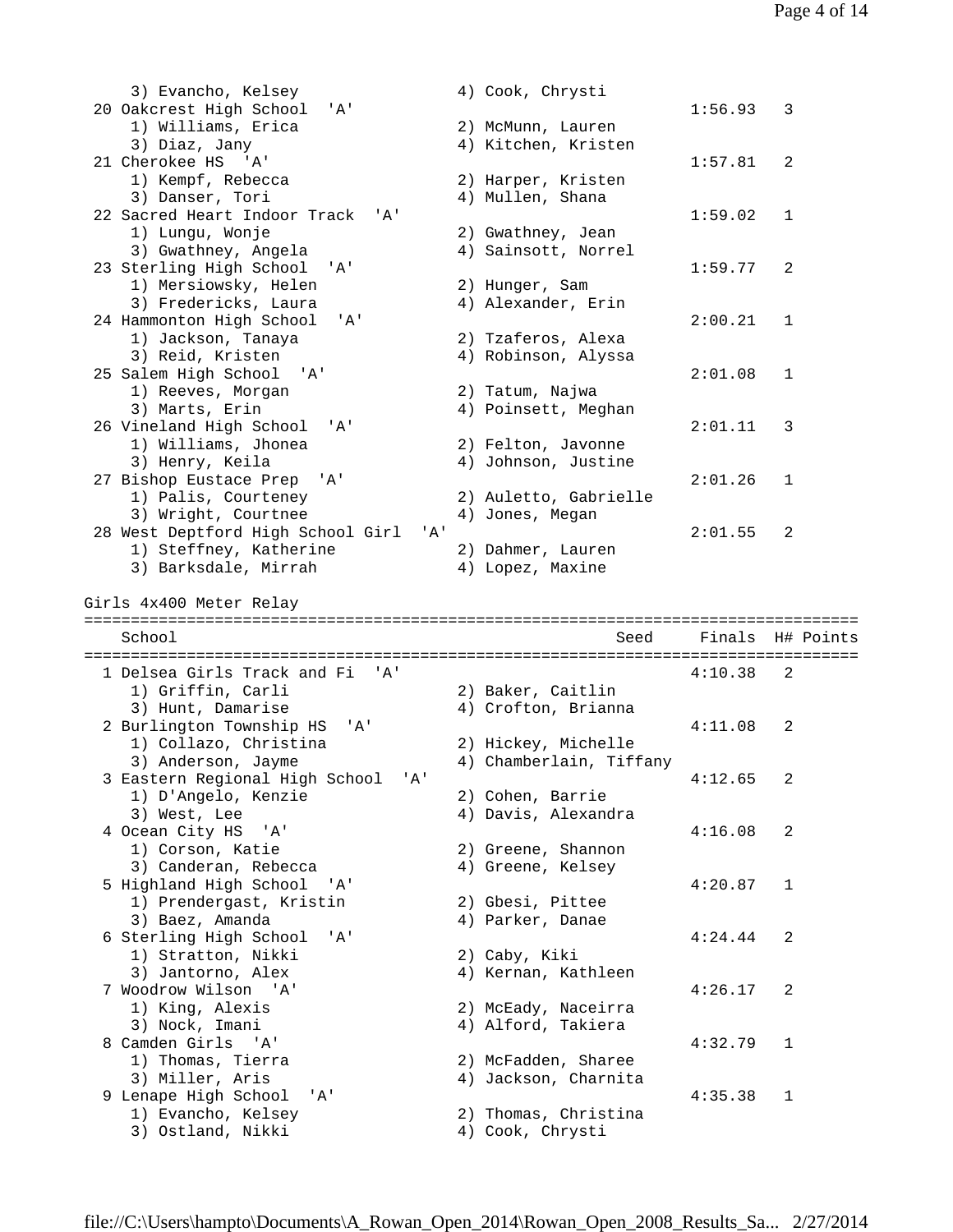10 Bishop Eustace Prep 'A' 4:42.78 1 1) Lavell, Emily 2) LaRatta, Nicole 3) Auletto, Gabrielle 4) Wright, Courtnee Girls 4x800 Meter Relay ================================================================================ School Seed Finals Points ================================================================================ 1 Southern Regional 'A' 9:21.21 1) Bergin, Kate 2) Cox, Chelsea 3) Horleman, Erin 1988 (4) Smith, Jillian 2 Delsea Girls Track and Fi 'A' 9:53.18<br>1) Deckert, Ashley 2) Griffin, Carli 1) Deckert, Ashley 2) Griffin, Carli 3) O'Donnell, Felicia 4) Mendez, Brenda 3 holy spirit high school 'A' 10:06.39 1) Normand, Melissa 2) Mcfadden, Katelyn 3) Casey, Emily 4) Leithman, Breanne 4 Glouscester Cathlic 'A' 10:11.47 1) Usher, Kate 2) Kori, Harkins 3) Maloney, June 4) Maloney, Paige 5 Shawnee Girl's Cross Country 'A' 10:15.33<br>1) Kempton, Jennifer 2) Reagan, Lauren 1) Kempton, Jennifer 3) Haggerty, Samantha 4) Doyle, Casey 6 Cherokee High School 'A' 10:19.87 1) Kearns, Maggie 2) Czuba, Lindsay 3) Stansbury, Amy 1988 (4) Kearns, Kristen 7 Eastern Regional High School 'A' 10:32.70 1) Hess, Michelle 2) Torok, Samantha 3) Zinsky, Megan 4) Wood, Alisa 8 Hammonton High School 'A' 10:33.11 1) Lista, Annette 2) Attanasi, Brooke 3) McFerren, Melissa 4) Amendolia, Alexandra 9 Toms River North 'A' 10:43.60 1) Szymanski, Cornelia 2) Collier, Alyssa 3) Rizzo-Cascio, Jacqueline 4) Bravo, Brittanie 10 Ocean City HS 'A' 10:47.99 1) Ceniccola, Anna 2) Birchmeier, Katie 3) Stephens, Karley (4) Morris, Hillary<br>2) Morris, Hillary 11 Clearview 'A' 11:05.87 1) Dole, Amanda<br>3) Richardson, Jamie (2) 9) Shiles, Erica 3) Richardson, Jamie<br>1986: Erica 12 moorestown girls track 'A' 11:10.43 1) Harris, Christian 2) Walker, Tatum 3) Thompson, Emily 4) Davis, Caitlin 13 Sacred Heart Indoor Track 'A' 11:18.79 1) Brown, Sarah 2) Pierson, Chelsea<br>3) Barry, Victoria (2) 4) Brown, Jamie 3) Barry, Victoria 14 Sterling High School 'A' 11:22.88 1) Daiutolo, Amanda 2) Lees, Stephanie 3) Brennan, Heather 4) Gorzynski, Dana 15 Bishop Eustace Prep 'A' 11:42.70 1) Koehler, Grace 2) Kass, Stephanie 3) Madrigale, Gia (4) Heinkel, Alexandra Girls 4x1600 Meter Relay ================================================================================ School Seed Finals Points ================================================================================ 1 Toms River North 'A' 22:03.02 1) Mathis, Andrea 2) Petruski, Johanna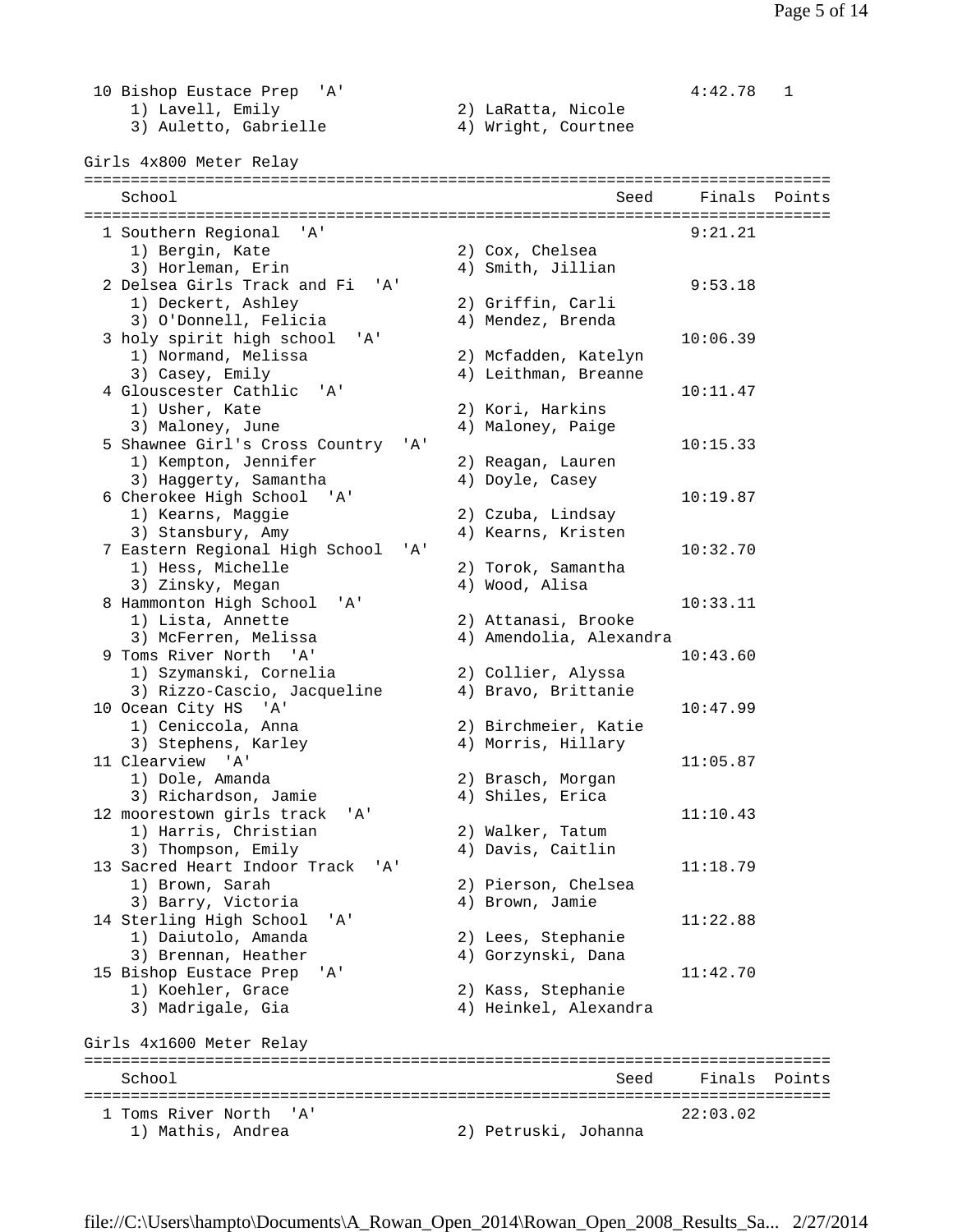3) Kotran, Ashley (4) Rugino, Angela 2 West Deptford High School Girl 'A' 22:37.34 1) Stanek, Jessica 2) Krause, Alyson 3) McGlinchey, Meghan (4) Scott, Carlie 3 Southern Regional 'A' 22:41.64 1) Uberti, Sarah 2) Ciardelli, Angela 3) Armstrong, Kate 4) Risden, Shalynn 4 Paul Vi-Haddonfield 'A' 23:11.20 1) Callahan, Ashley 2) Wojciechowski, Karen 3) Urie, Jessica 4) MacFarlane, Deirdre 5 Timber Creek High School 'A' 23:14.81 1) Palmucci, Nicole 2) Short, Megan<br>
2) Short, Megan<br>
<sup>4)</sup> Korne Amanda 3) Dovell, Brooke 4) Kerno, Amanda 6 Buena Regional High School 'A' 23:27.20 1) Seelman, Devin 2) Oglesby, Lori 3) Borz, Meghan (4) Hensel, Nikki 7 Robbinsville High School 'A' 23:31.87 1) Norato, Gina 2) Hayes, Erin 3) Lovering, Holly (4) Flynn, Megan 8 moorestown girls track 'A' 23:52.66 1) Levinson, Kaitlyn 2) Vanaria, Ashlynn 3) Wheeler, Kelsey 4) Jackson, Kendall 9 Bishop Eustace Prep 'A' 25:14.20 1) Stelmaski, Emily 2) Zeiders, Katherine 3) Pellegrino, Morgan 4) Bottalico, Catherine 10 Shawnee Girl's Cross Country 'A' 29:16.20<br>
2) Sharpe, Sarah 1) 2) Sharpe, Sarah 3) Curran, Courtney 4) O'Mara, Shannon 11 Cherokee HS 'A' 25:35.73 1) Colligan, Lyndsey 2) Stansbury, Cindy 3) Goldstein, Stef (4) Masoero, Ally -- Clayton High School 'A' DQ Girls 800 Sprint Medley Super =================================================================================== School Seed Finals H# Points =================================================================================== 1 Southern Regional 'A' 1:47.84 5 1) Simmons, Meagan 2) Beekman, Julia 3) Smith, Jillian 4) Cox, Chelsea 2 Camden Girls 'A' 1:48.76 5 1) Johnson, Assante (1988)<br>
2) Jones, Jamie<br>
3) Boyd, Miriam (2) 4) Smalls, Kamice 3) Boyd, Miriam (4) Smalls, Kamice 3 Oakcrest High School 'A' 1:49.74 5 1) Pugh, Ashley 2) Muhammad, Khadijah 3) DeBose, Alesha (4) Snapp, Nijgia 4 Woodrow Wilson 'A' 1:50.95 5 2) Lewis, Famatta 1) Sharper, Samantha (2) Lewis, Famatta<br>3) Lindsey, Keyona (4) Clark, Victoria 5 Cherokee HS 'A' 1:52.26 5 1) Lowe, Caitlin 2) Jamanow, Kristen 3) Mason, Erin 1997 (2008) 4 Montague, Rachel 6 Rancocas Valley Girls Track 'A' 1:52.65 4 1) Blount, Asiah 2) Sledge-Maith, Janaia 3) Williams, Dominique 4) Gordon, Morgan 7 Marlboro High School 'A' 1:54.08 5 1) Mezzasalma, Elania 2) Unachukwu, Ada 3) Pecora, Nicole 4) Pietrosh, Lauren 8 Lenape High School 'A' 1:54.69 4 1) Ferguson, Imani 2) Campbell, Advia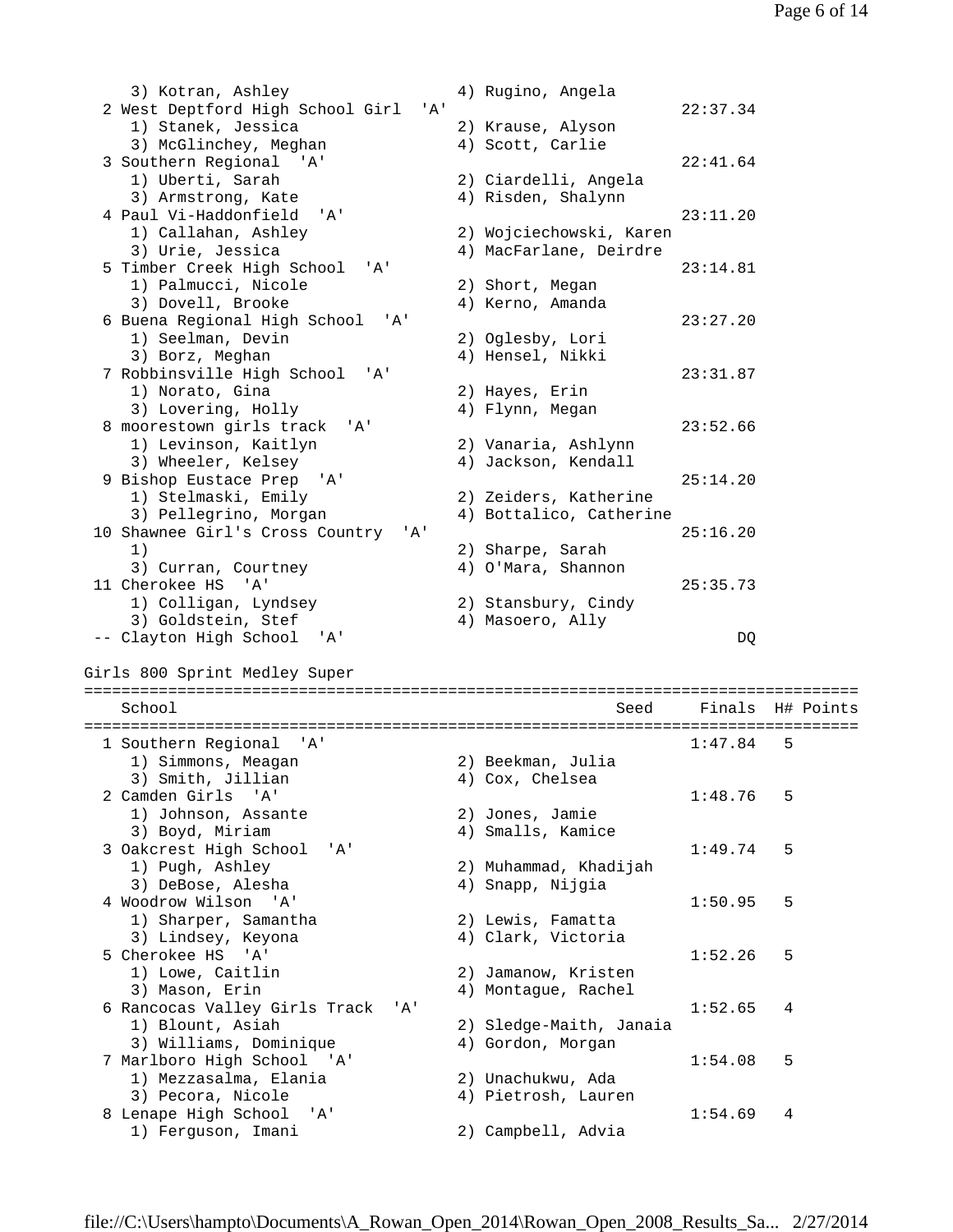3) Hinton, Maya 9 Holy Cross High School 'A' 1) Hagarty, Lauren 3) Davis, Ayana 10 Hamilton High School West 'A' 1) Guillaume, Kimberley 3) Oriji, Chinwe 11 Lawrence High School 'A' 1) Kelley, Justine 3) Butler, Quanisha 12 Millville Senior High School 'A' 1) Thornton, Meagan 3) Thompson, Amy 13 Pennsauken 'A' 1) Wilson, Crystal 3) Deguzman, Hyncinth 14 Absegami 'A' 1) Mason, Lennira 3) Alicea, Jahira 15 Vineland High School 'A' 1) Cox, Alicia 3) Fonville, Mariah 16 Burlington Township HS 'A' 1) Collazo, Christina 3) Glover, Mercedes 17 Monsignor Donovan High School 'A' 1) Ortiz, Kristen 3) Medina, Ashley 18 Robbinsville High School 'A' 1) Hankins, Erin 3) Hornberger, Nicole 19 Hammonton High School 'A' 1) Moultrie, Keysha 3) Hartshorne, Dana 20 Cherry Hill West Girls Track 'A' 1) Masud, Zuri 3) Santos, Heather 21 Willingboro High School 'A' 1) Mutazz, Iyana 3) Exum, Joneah 22 Bishop Eustace Prep 'A' 1) Stoffel, Jess 3) Pellegrino, Morgan 23 Cumberland Regional H. S. 'A' 1) Harris, Nikiya 3) Whelan, Courtney 24 West Deptford High School Girl 'A 1) Brooks, Cree 3) Boegley, Lauren 25 Woodstown High School 'A' 1) Stanford, Takia 3) Pleaschic, Devon 26 Lindenwold High School 'A' 1) Stallworth, Lishawn 3) Waddell, Shamikah 27 Shawnee Girl's Cross Country 'A' 1) Kasputis, Alexandra 3) Tama, Erika 28 Winslow Twp Boys Track 'A' 1) Wiggins, Jasmyne 2) Woods, Tyknese

|   |    | 4) Hardcastle, Lindsay                        |         |                |
|---|----|-----------------------------------------------|---------|----------------|
|   |    | 2) Grogan, Shannon                            | 1:54.95 | $\overline{4}$ |
|   |    | 4) Byrne, Rachel                              |         |                |
|   |    | 2) Whitehouse, Anna                           | 1:55.16 | 4              |
|   |    | 4) Mundt, Natalie                             |         |                |
|   |    | 2) Masseus, Aneicia                           | 1:55.27 | 4              |
|   |    | 4) Goodell, Molly                             |         |                |
|   |    |                                               | 1:55.54 | 5              |
|   |    | 2) Newman, Nyrae<br>4) Barrow, Alyssa         |         |                |
|   |    |                                               | 1:55.61 | 3              |
|   |    | 2) Jones, Aquila<br>4) Davis, Lahonda         |         |                |
|   |    |                                               | 1:56.98 | 3              |
|   |    | 2) Collier, Darice<br>4) Sachetti, Selena     |         |                |
|   |    |                                               | 1:57.26 | 3              |
|   |    | 2) Lewis, Jasmine<br>4) Harris, Charity       |         |                |
|   |    |                                               | 1:57.99 | 3              |
|   |    | 2) Hickey, Michelle                           |         |                |
|   |    | 4) Anderson, Jayme                            | 1:58.06 | 2              |
|   |    | 2) Bardis, Kyki                               |         |                |
|   |    | 4) Dabrowski, Pauline                         | 1:58.40 | 3              |
|   |    | 2) Norato, Alicia                             |         |                |
|   | 4) | Notor, Brittany                               | 1:58.71 | 3              |
|   |    | 2) Shaw, Sheama                               |         |                |
|   |    | 4) Tzaferos, Alexa                            | 1:58.95 | 1              |
|   |    | 2) Nolte, Amanda                              |         |                |
|   |    | 4) Monahan, Chelsea                           | 1:59.59 |                |
|   |    | 2) Rohn, Dyamond                              |         | 3              |
|   |    | 4) Brownlee, Beverlee                         |         |                |
|   |    | 2) Sokolowski, Megan                          | 1:59.63 | 2              |
|   |    | 4) Silva, Paige                               |         |                |
|   |    | 2) Bailey, Mariah                             | 1:59.88 | 1              |
|   |    | 4) Bermudez, Ciara                            |         |                |
| ī |    | 2) Loggins, Keya                              | 2:00.32 | 4              |
|   |    | 4) Hill, Catherine                            |         |                |
|   |    | 2) Stanford, Latoya                           | 2:00.72 | 2              |
|   |    | 4) Sawyer, Bria                               |         |                |
|   |    |                                               | 2:02.91 | 5              |
|   |    | 2) Sinclair, Brittany<br>4) Rivera, Marielena |         |                |
|   |    |                                               | 2:04.31 | $\mathbf 1$    |
|   |    | 2) Tronco, Becky<br>4) Curran, Courtney       |         |                |
|   |    |                                               | 2:05.64 | 4              |
|   |    | $\overline{a}$                                |         |                |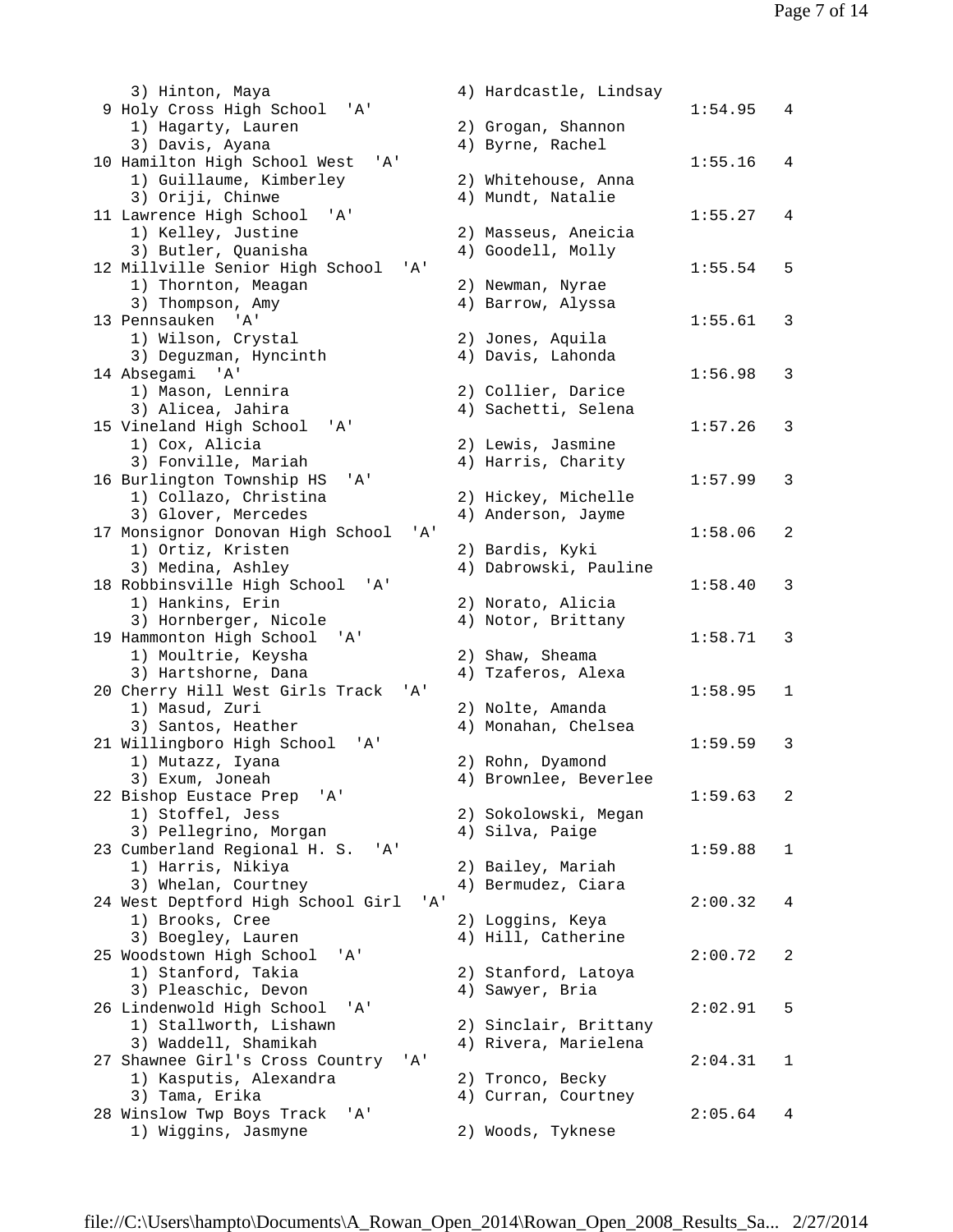3) Charles, Nadiyah (4) Henry, Kayla 29 Clearview 'A' 2:06.16 1 1) Darpino, Rachel 2) Dear, Alison 3) Malane, Colleen 4) Martin, Megan 30 Sacred Heart Indoor Track 'A' 2:09.66 2 1) Lungu, Wonje 2) Gwathney, Angela 3) Gwathney, Jean 4) Sainsott, Norrel 31 A.P. Schalick 'A' 2:10.97 3 2) Dredden, Katrice 1) Wright, Victoria (2) Dredden, Katrice<br>3) Dahl, Jessica (3) 4) Garwood, Sarah 32 Highland High School 'A' 2:11.78 2 2) Gonzales, Mercedes<br>4) Abell, Britaney 1) Olmo, Cierra<br>3) Gbesi, Pittee 32 Clayton High School 'A' 2:11.78 1 1) Smith, Ebony 2) Jones, Stephanie 3) Beck, Johanna (4) Vizconde, Adrienne Girls 1600 Sprint Medley =================================================================================== School School Seed Finals H# Points =================================================================================== 1 Seneca High School 'A' 4:11.31 3 1) Bohi, Mary 2) Brown, Michelle 3) Schwartz, Alane 4) McGrainer, Nicole 2 Lenape High School 'A' 4:16.36 3 1) Ferguson, Imani 2) Livingston, Mikki 3) Walsh, Lindsey 4) Orr, Caitlin 3 Woodrow Wilson 'A' 4:19.01 3 1) Sharper, Samantha 2) Lewis, Famatta 3) Lindsey, Keyona (4) Clark, Victoria 4 Willingboro High School 'A' 4:26.24 2 1) Brownlee, Beverlee 2) Balgum, Abbey 3) Exum, Joneah  $4)$  Rowe, Patrice 5 Oakcrest High School 'A' 4:26.84 3 1) Carlson, Rachel 2) Muhammad, Khadijah 3) Pugh, Ashley 4) Snapp, Nijgia 6 Camden Girls 'A' 4:28.63 2 1) Thomas, Tierra 2) Jackson, Charnita 3) Gainey, Shaquanda (4) 4) Chatman, Venecia 7 Timber Creek High School 'A' 4:29.86 3 7 Timber Creek High School 'A'<br>1) Allison, Michele 2) Arnold, Melissa<br>3) Abdullah, Amira 4) Arnold, Megan 3) Abdullah, Amira 8 Paul Vi-Haddonfield 'A' 4:35.57 1 1) Ambrogi, Kelley 2) Callahan, Ashley 3) Strow, Carolyn 4) MacFarlane, Deirdre 9 Eastern Regional High School 'A' 4:36.87 2 1) Fayer, Eliza 2) Harmon-Fisher, Evelyn 3) Gamble, Jillian (4) Hess, Michelle 10 Cherokee HS 'A' 4:37.44 3 1) Lowe, Caitlin 2) Jamanow, Kristen<br>2) Jamanow, Kristen<br>2) Montague Rachel 3) Mason, Erin 1988 (2008) Montague, Rachel 11 Highland High School 'A' 4:41.41 2 1) Thompson, Lyric 2) Scully, Jaime 3) Walton, Yadijah 4) Hollywood, Heather 12 Clearview 'A' 4:44.33 1 1) Ambrose, Kristin 2) White, Melissa 3) Oldt, Justina 4) Biagi, Brittany 13 Sacred Heart Indoor Track 'A' 4:47.44 1 1) Gwathney, Jean 2) Brown, Jamie 3) Gwathney, Angela (4) Fanelli, Ashley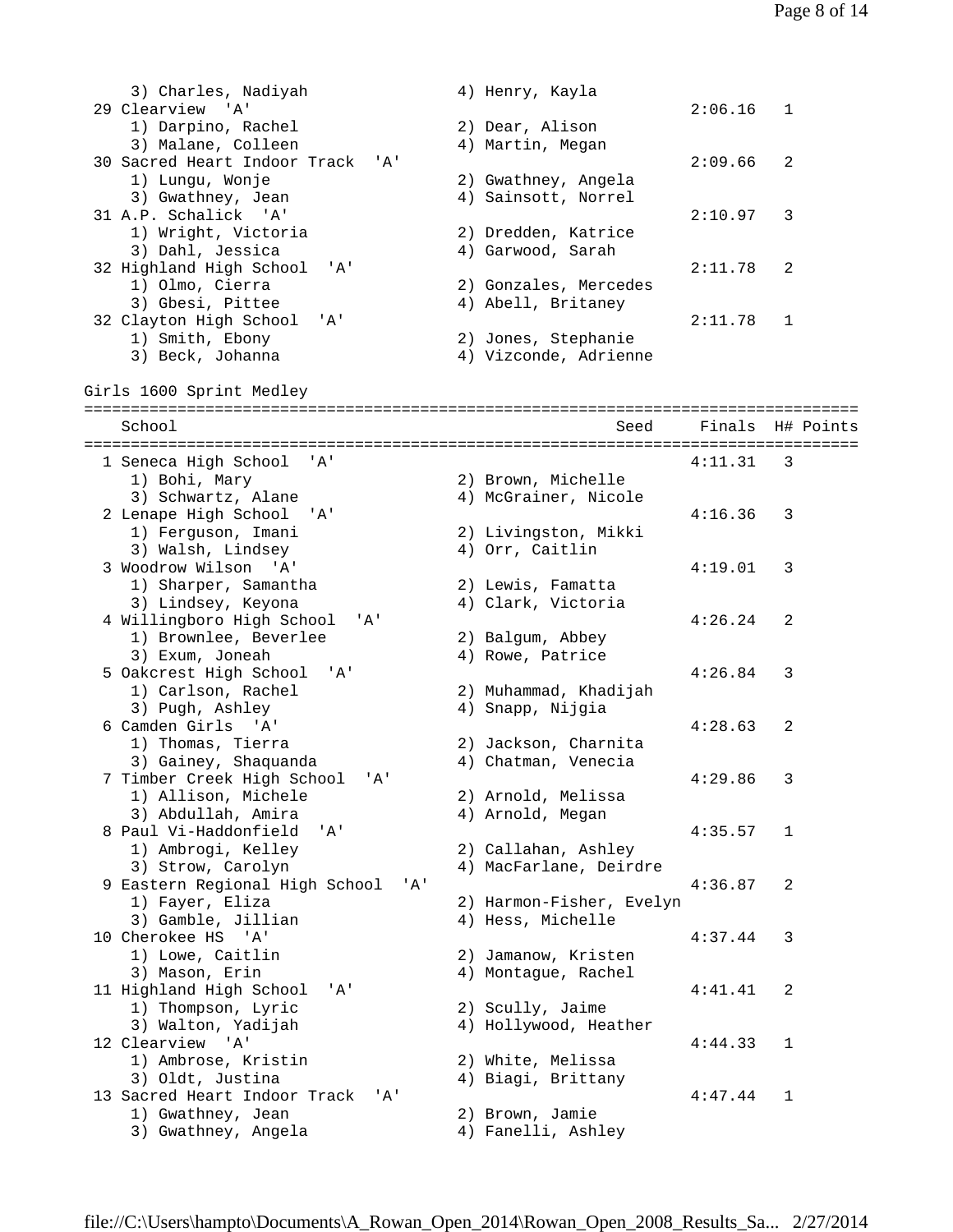| 14 Burlington Township HS<br>'A'                         |      |                                        | 4:48.13  | 2            |
|----------------------------------------------------------|------|----------------------------------------|----------|--------------|
| 1) Martin, Dionna                                        |      | 2) Dillion, Abigail                    |          |              |
| 3) Glover, Mercedes                                      |      | 4) Kilmer, Chelsea                     |          |              |
| 15 Camden Catholic<br>' A'                               |      |                                        | 4:50.13  | $\mathbf{1}$ |
| 1) Irons, Dejunae                                        |      | 2) House, Amani                        |          |              |
| 3) Menefee, Kaitlyn                                      |      | 4) Finnegan, Molly                     |          |              |
|                                                          |      |                                        |          |              |
| Girls Distance Medley                                    |      |                                        |          |              |
|                                                          |      |                                        |          |              |
| School                                                   |      | Seed                                   | Finals   | Points       |
|                                                          |      |                                        |          |              |
| 1 Eastern Regional High School<br>'A'                    |      |                                        | 12:32.95 |              |
| 1) Davis, Alexandra                                      |      | 2) Warren, Kayla                       |          |              |
| 3) Gardner, English                                      |      | 4) Cohen, Barrie                       |          |              |
| 2 Millville Senior High School<br>'A'                    |      |                                        | 12:37.63 |              |
| 1)                                                       |      | 2) Harris, Alyssa                      |          |              |
| 3) Thornton, Meagan                                      |      | 4) Kott, Brooke                        |          |              |
| 3 Monsignor Donovan High School                          | ' A' |                                        | 12:47.99 |              |
| 1) Dabrowski, Pauline                                    |      | 2) Crowe, Briana                       |          |              |
| 3) Rodriguez, Sami                                       |      | 4) Loretto, Krissa                     |          |              |
| 4 Highland High School 'A'                               |      |                                        | 12:49.24 |              |
| 1) Prendergast, Gabby                                    |      | 2) Prendergast, Kristin                |          |              |
| 3) Parker, Danae                                         |      | 4) Venables, Megan                     |          |              |
| 5 holy spirit high school<br>'A'                         |      |                                        | 12:55.63 |              |
| 1) Mcfadden, Katelyn                                     |      | 2) Casey, Emily                        |          |              |
| 3) D'Angelo, Francesca                                   |      | 4) Nolan, Catherin                     |          |              |
| 6 moorestown girls track<br>'A'<br>1) Tetreault, Allison |      |                                        | 13:00.08 |              |
|                                                          |      | 2) Goldstein, Lauren                   |          |              |
| 3) Donatone, Stephanie<br>7 Shawnee Girl's Cross Country |      | 4) Rogers, Brianna                     |          |              |
| 'A'                                                      |      |                                        | 13:04.73 |              |
| 1) Kempton, Jennifer<br>3) Haggerty, Samantha            |      | 2) Engelke, Kristin<br>4) Doyle, Casey |          |              |
| 8 Toms River North<br>' A '                              |      |                                        | 13:14.38 |              |
| 9 Cherokee HS<br>$^{\prime}$ A $^{\prime}$               |      |                                        | 13:24.94 |              |
| 1) Kearns, Kristen                                       |      | 2) Stansbury, Amy                      |          |              |
| 3) Mason, Erin                                           |      | 4) Kearns, Maggie                      |          |              |
| 10 Hammonton High School<br>'A'                          |      |                                        | 13:31.54 |              |
| 1) Amendolia, Alexandra                                  |      | 2) Attanasi, Brooke                    |          |              |
| 3) Moultrie, Keysha                                      |      | 4) McFerren, Melissa                   |          |              |
| 11 Lenape High School<br>" A '                           |      |                                        | 13:32.00 |              |
| 1) Delph, Carmen                                         |      | 2) Livingston, Mikki                   |          |              |
| 3) Thomas, Christina                                     |      | 4) Cuiule, Cynthia                     |          |              |
| 12 Bishop Eustace Prep 'A'                               |      |                                        | 13:39.82 |              |
| 1) O'Malley, Rebecca                                     |      | 2) LaRatta, Nicole                     |          |              |
| 3) Bollard, Meagan                                       |      | 4) Hagarty, Kaitlyn                    |          |              |
| 13 Ocean City HS 'A'                                     |      |                                        | 13:47.42 |              |
| 1) Ceniccola, Anna                                       |      | 2) Birchmeier, Katie                   |          |              |
| 3) Stephens, Karley                                      |      | 4) Morris, Hillary                     |          |              |
| 14 Rancocas Valley Girls Track<br>' A '                  |      |                                        | 13:49.38 |              |
| 1) Pasquarello, Brittany                                 |      | 2) Morton, Marianne                    |          |              |
| 3) Williams, Dominique                                   |      | 4) Simpson, Kathryn                    |          |              |
| 15 Timber Creek High School<br>'A'                       |      |                                        | 14:02.69 |              |
| 1) Inaldo, Jackie                                        |      | 2) O'Donnell, Gwen                     |          |              |
| 3) Palmucci, Sam                                         |      | 4) Short, Megan                        |          |              |
| 16 Oakcrest High School<br>' A'                          |      |                                        | 14:08.86 |              |
| 1) Berschler, Shana                                      |      | 2) Mulkey, Camille                     |          |              |
| 3) Jones, Alison                                         |      | 4) Carlson, Rachel                     |          |              |
| 17 Clearview 'A'                                         |      |                                        | 14:09.34 |              |
| 1) Shiles, Erica                                         |      | 2) Biagi, Brittany                     |          |              |
| 3) Pool, Kristin                                         |      | 4) Dole, Amanda                        |          |              |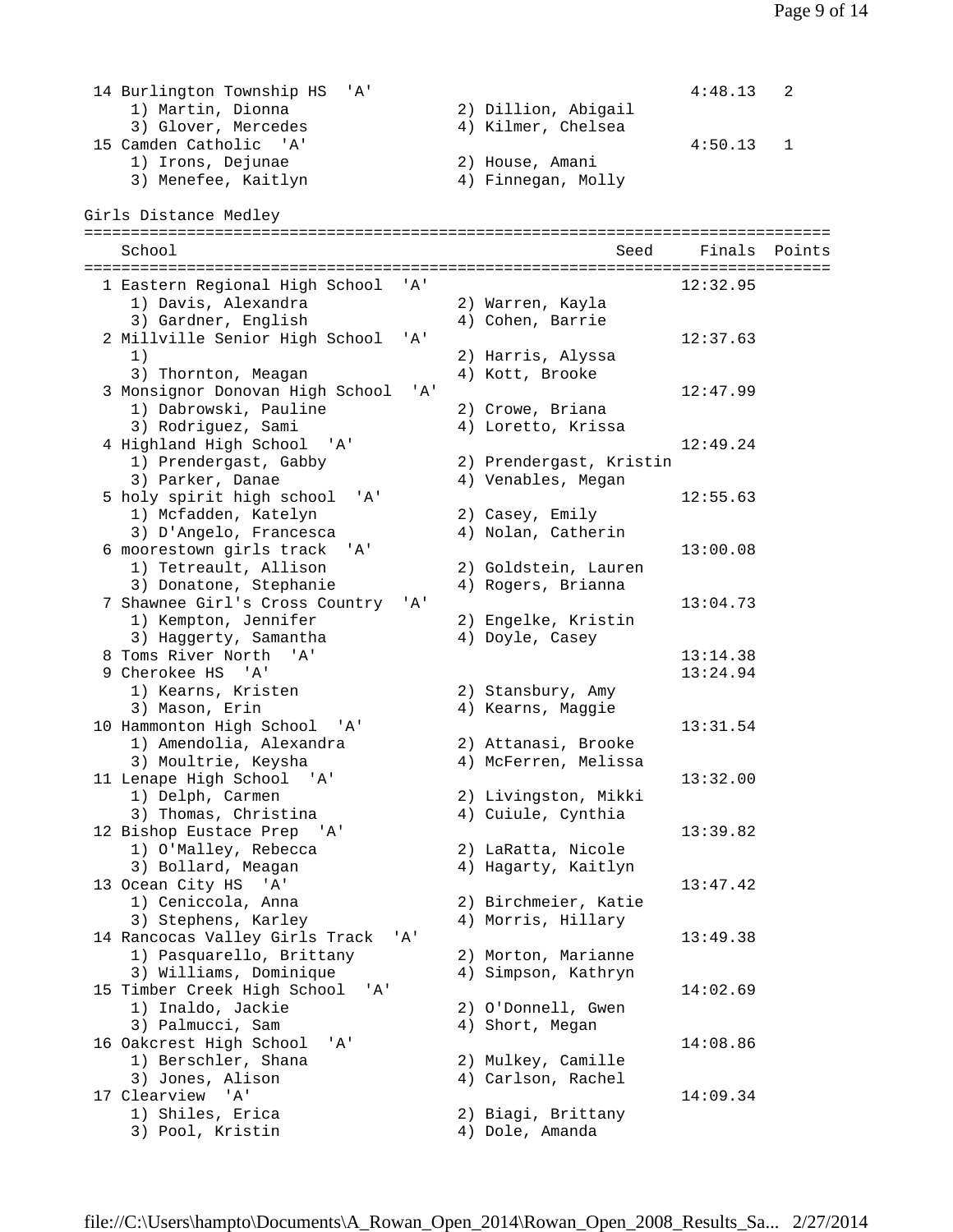| 18 Sterling High School 'A'                            |                         | 14:09.57 |           |
|--------------------------------------------------------|-------------------------|----------|-----------|
| 1) Radlinger, Stephanie                                | 2) Stratton, Nikki      |          |           |
| 3) Jantorno, Alex                                      | 4) Meyer, Alex          |          |           |
| 19 Sacred Heart Indoor Track<br>'A'                    |                         | 14:09.94 |           |
|                                                        |                         |          |           |
| 1) Brown, Jamie                                        | 2) Pierson, Chelsea     |          |           |
| 3) Sainsott, Norrel                                    | 4) Brown, Sarah         |          |           |
| 20 Glouscester Cathlic 'A'                             |                         | 14:25.38 |           |
| 1) Rachel, Busarello                                   | 2) Lascowski, Gwen      |          |           |
| 3) Usher, Kate                                         | 4) Dot, Torri           |          |           |
| 21 Hamilton High School West<br>'A'                    |                         | 14:27.06 |           |
| 1) Byard, Logan                                        | 2) Whitehouse, Anna     |          |           |
| 3) Bamgbade, Janet                                     | 4) Carroll, Alycia      |          |           |
| 22 Burlington Township HS<br>$^{\prime}$ A $^{\prime}$ |                         | 14:38.23 |           |
| 1) Mozdy, Nicole                                       | 2) Kilmer, Chelsea      |          |           |
|                                                        |                         |          |           |
| 3) Gordon, Ashley                                      | 4) Mondair, Kimi        |          |           |
| 23 Vineland High School<br>' A '                       |                         | 14:57.44 |           |
| 1) Clendaniel, Alicea                                  | 2) Druziato, Victoria   |          |           |
| 3) Caraballo, Angelica                                 | 4) Owens, Danielle      |          |           |
| 24 Triton HS 'A'                                       |                         | 15:37.43 |           |
| 1) Moken, Tonya                                        | 2) Irving, Erica        |          |           |
| 3) Lamantia, Kristin                                   | 4) Whittington, Rejeena |          |           |
|                                                        |                         |          |           |
| Girls 4x100 Meter Shuttle Hurdle                       |                         |          |           |
|                                                        |                         |          |           |
| School                                                 |                         | Finals   |           |
|                                                        | Seed                    |          | H# Points |
|                                                        |                         |          |           |
| 1 Lenape High School 'A'                               |                         | 1:02.53  | 5         |
| 1) Hardcastle, Lindsay                                 | 2) Walsh, Lindsey       |          |           |
| 3) Gonzalez, Jill                                      | 4) Ward, Danielle       |          |           |
| 2 Winslow Twp Boys Track 'A'                           |                         | 1:04.24  | 5         |
| 1) Henry, Kayla                                        | 2) Morgan, Chelsea      |          |           |
|                                                        |                         |          |           |
|                                                        |                         |          |           |
| 3) Scott, Kia                                          | 4) Waller, Jazmin       |          |           |
| 3 Southern Regional<br>' A '                           |                         | 1:04.76  | 5         |
| 1) Carlson, Jessica                                    | 2) Angellella, Brooke   |          |           |
| 3) Rubel, Katie                                        | 4) Beekman, Julia       |          |           |
| 4 Millville Senior High School<br>' A '                |                         | 1:05.24  | 5         |
| 1) Newman, Nyrae                                       | 2) Kott, Brooke         |          |           |
| 3) Eason, Kayknesha                                    | 4) Barrow, Alyssa       |          |           |
| 5 Holy Cross High School<br>'A'                        |                         | 1:07.14  | 4         |
| 1) Johnson, Rose                                       | 2) Peak, Beth           |          |           |
|                                                        | 4) Davis, Ayana         |          |           |
| 3) Hagarty, Lauren<br>'A'                              |                         | 1:09.23  | 3         |
| 6 Burlington Township HS                               |                         |          |           |
| 1) Chamberlain, Tiffany                                | 2) Haines, Kasey        |          |           |
| 3) Martin, Dionna                                      | 4) Robinson, Meagan     |          |           |
| 7 Sacred Heart Indoor Track<br>'A'                     |                         | 1:10.05  | 3         |
| 1) McKeon, Audrey                                      | 2) Barry, Victoria      |          |           |
| 3) Braidi, Leah                                        | 4) Ordille, Allyson     |          |           |
| 8 Toms River North<br>' A '                            |                         | 1:11.82  | 4         |
| 1) Schweiger, Erin                                     | 2) Scran, Megan         |          |           |
| 3) Oliver, Taylor                                      | 4) Luongo, Cheryl       |          |           |
| 9 Vineland High School<br>'A'                          |                         | 1:11.83  | 4         |
|                                                        |                         |          |           |
| 1) Cox, Alicia                                         | 2) Lewis, Kristine      |          |           |
| 3) Ayala, Keishla                                      | 4) Stephenson, Melissa  |          |           |
| 10 Ocean City HS 'A'                                   |                         | 1:12.95  | 3         |
| 1) Adams, Erica                                        | 2) Petrini, Emily       |          |           |
| 3) Boettcher, Sage                                     | 4) Terwilliger, Melissa |          |           |
| 11 A.P. Schalick<br>'A'                                |                         | 1:14.00  | 2         |
| 1) Angelucci, Cassie                                   | 2) Farquhar, Heather    |          |           |
| 3) Golembski, Kaitlyn<br>12 Woodstown High School      | 4) Murillo, Kiana       | 1:14.18  |           |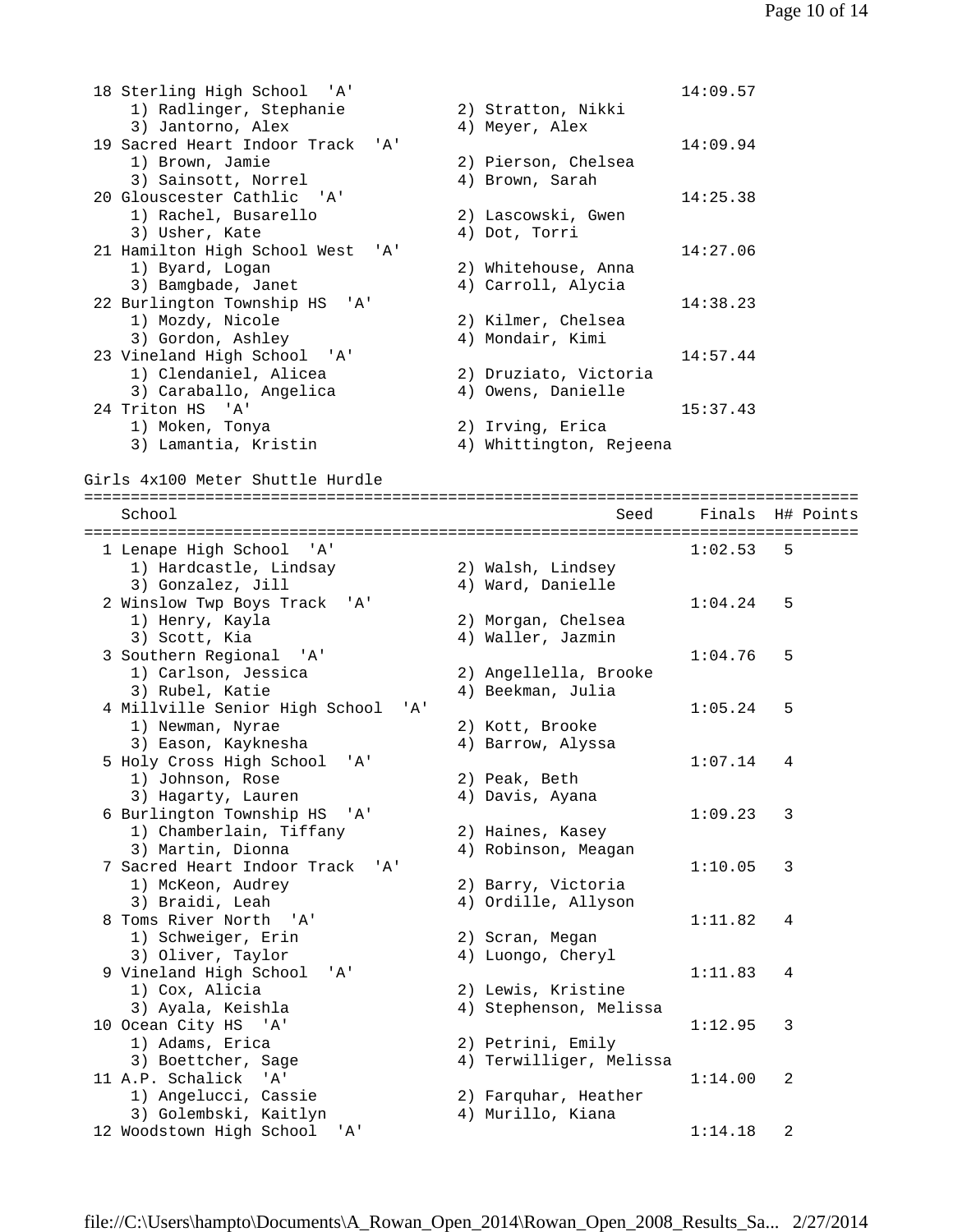| 1) Valentino, Natalie<br>3) Fuller, Kirsten              |               | 2) String, Heather<br>4) Redkoles, Jennie   |                    |                 |
|----------------------------------------------------------|---------------|---------------------------------------------|--------------------|-----------------|
| 13 Oakcrest High School<br>' A'<br>1) Williams, Erica    |               | 2) Dunbar, Marilyn                          | 1:15.88            | 1               |
| 3) Allen, Sierra<br>14 Audubon High School<br>'A'        |               | 4) DeBose, Alesha                           | 1:17.19            | 1               |
| 1) Carbone, Mariel<br>3) Noga, Helen                     |               | 2) Muntean, Paula<br>4) Granozio, Nicolette |                    |                 |
| -- Seneca High School<br>' A'<br>1) Schwartz, Alane      |               | 2) Reinhold, Maggie                         | DNF                | 4               |
| 3) Donoghue, Jessica<br>-- Clearview<br>' A '            |               | 4) Jochem, Sarah                            | DQ                 | 3               |
| 1) Lenkowski, Cassandra<br>3) Brasch, Morgan             |               | 2) Oldt, Justina<br>4) Figueroa, Alyssa     |                    |                 |
| -- Pennsauken<br>' A '<br>1) Johnson, Ashley             |               | 2) Thompson, Brittany                       | DQ                 | 2               |
| 3) Little, Monique                                       |               | 4) Draine, Asiah                            |                    |                 |
| -- Bishop Eustace Prep<br>'A'<br>1) Sokolowski, Megan    |               | 2) Lavell, Victoria                         | DQ                 | 1               |
| 3) Lavell, Emily                                         |               | 4) Palis, Courteney                         |                    |                 |
| Girls 4x300 Meter Shuttle Hurdle ih                      |               |                                             |                    |                 |
| School                                                   |               | Seed                                        | Finals             | H# Points       |
|                                                          |               |                                             |                    |                 |
| 1 Southern Regional<br>'' A '                            |               |                                             | 3:29.74            | 9               |
| 2 Toms River North<br>'' A '                             |               |                                             | 3:34.64            | 8               |
| 3 Burlington Township HS<br>'A'                          |               |                                             | 3:34.65            | 7               |
| 4 Holy Cross High School<br>'A'                          |               |                                             | 3:36.21            | 9               |
| 5 Sacred Heart Indoor Track<br>' A '                     |               |                                             | 3:37.72            | 7               |
| 6 Camden Girls<br>' A'                                   |               |                                             | 3:38.35            | 8               |
| 7 Ocean City Track Club<br>'A'                           |               |                                             | 3:39.09            | 5               |
| 8 Bishop Eustace Prep 'A'                                |               |                                             | 3:42.00            | 6               |
| 9 moorestown girls track<br>'A'                          |               |                                             | 3:51.81            | 5               |
| 10 Salem High School<br>'A'                              |               |                                             | 3:52.45            | $\sqrt{4}$<br>4 |
| 11 Bordentown Regional HS<br>'A'<br>12 Triton HS<br>' A' |               |                                             | 3:54.89<br>3:57.56 | 2               |
| 13 Woodstown High School<br>' A'                         |               |                                             | 3:58.12            | 1               |
| 14 Sterling High School<br>'A'                           |               |                                             | 3:59.30            | 2               |
| 15 Cherry Hill West Girls Track                          | ' A'          |                                             | 4:01.87            | 3               |
| 16 Vineland High School<br>" A '                         |               |                                             | 4:03.46            | 6               |
| 17 Pennsauken<br>' A'                                    |               |                                             | 4:10.39            | 3               |
| Girls High Jump                                          |               |                                             |                    |                 |
| Name                                                     | Year School   | Seed                                        | Finals             | Points          |
|                                                          |               |                                             |                    |                 |
| 1 Maqan, Kustera                                         | West Deptford |                                             | $5 - 04.00$        |                 |
| 2 Wachter, Alexis                                        | Southern      |                                             | $5 - 02.00$        |                 |
| 3 Ward, Danielle                                         | Lenape        |                                             | $5 - 00.00$        |                 |
| 3 Waller, Jazmin                                         | Winslow       |                                             | $5 - 00.00$        |                 |
| 5 Angellella, Brooke                                     | Southern      |                                             | $J5 - 00.00$       |                 |
| 6 Hunt, Brianna                                          | Delsea        |                                             | $J5 - 00.00$       |                 |
| 7 Rodriguez, Sara                                        | Eastern       |                                             | $4 - 10.00$        |                 |
| 7 Davis, Denita                                          | Burl Twp HS   |                                             | $4 - 10.00$        |                 |
| 7 Tench, Victoria                                        | Clearview     |                                             | $4 - 10.00$        |                 |
| 7 Weir, Meredith                                         | Hammonton     |                                             | $4 - 10.00$        |                 |
| 7 Johnson, Rose                                          | Holy Cross    |                                             | $4 - 10.00$        |                 |
| 7 Hardcastle, Lindsay                                    | Lenape        |                                             | $4 - 10.00$        |                 |
| 7 Romanelli, Alex                                        | Absegami      |                                             | $4 - 10.00$        |                 |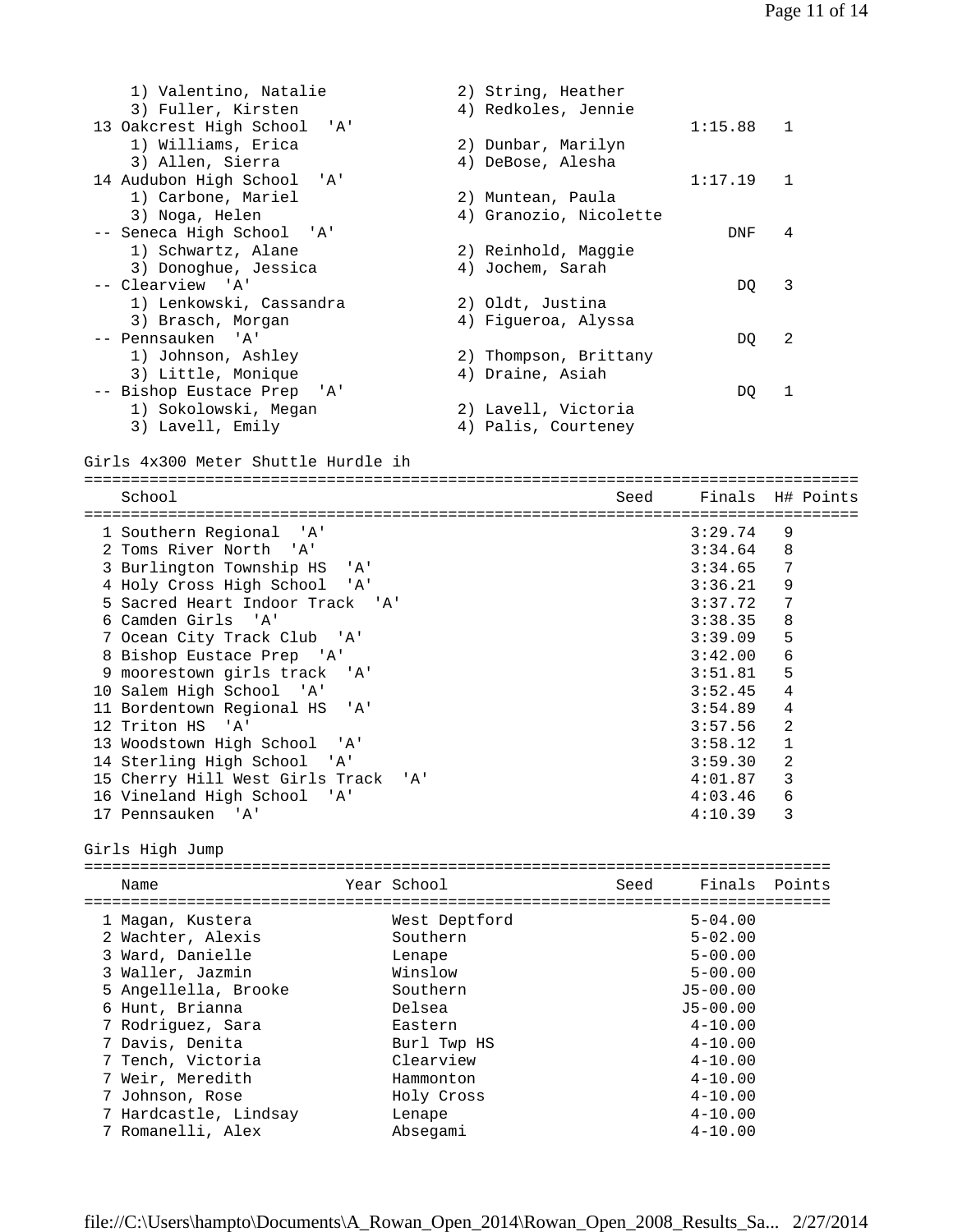| 7 Wiggins, Jasmyne    | Winslow          |      | $4 - 10.00$  |        |
|-----------------------|------------------|------|--------------|--------|
| 15 Bing, Onya         | Oakcrest         |      | $4 - 08.00$  |        |
| 15 Gardiner, Lauren   | Woodstown        |      | $4 - 08.00$  |        |
| 15 Taylor, Lauren     | Cherokee         |      | $4 - 08.00$  |        |
| 15 Harris, Alyssa     | Millville        |      | $4 - 08.00$  |        |
| 15 Lang, Katherine    | Paul Vi          |      | $4 - 08.00$  |        |
| 15 Jefferson, Jade    | Paul Vi          |      | $4 - 08.00$  |        |
| 15 McKeon, Audrey     | Sacred Heart     |      | $4 - 08.00$  |        |
| 15 Lungu, Wonje       | Sacred Heart     |      | $4 - 08.00$  |        |
| 15 Harmon, Taylor     | Robbinsville     |      | $4 - 08.00$  |        |
| 15 Allen, Sierra      | Oakcrest         |      | $4 - 08.00$  |        |
| 15 Letizia, Nichole   | Toms River North |      | $4 - 08.00$  |        |
| 26 Jan-Philippe, Jean | Hamilton West    |      | $4 - 06.00$  |        |
| 26 Hoch, Andrea       | Schalick         |      | $4 - 06.00$  |        |
|                       | Gloucester Cath. |      | $4 - 06.00$  |        |
| 26 Maloney, June      |                  |      |              |        |
| 26 Blake, Kerry       | MonDon           |      | $4 - 06.00$  |        |
| 26 Medina, Ashley     | MonDon           |      | $4 - 06.00$  |        |
| 26 Thompson, Jasmine  | Triton           |      | $4 - 06.00$  |        |
| 32 Yanucil, Melissa   | Bordentown       |      | $4 - 04.00$  |        |
| 32 Hazlett, Lauren    | Bordentown       |      | $4 - 04.00$  |        |
| 32 Husser, Lauren     | Woodstown        |      | $4 - 04.00$  |        |
| 32 Martin, Dionna     | Burl Twp HS      |      | $4 - 04.00$  |        |
| 32 Murphy, Kelsey     | West Deptford    |      | $4 - 04.00$  |        |
| 32 Warren, Laura      | Triton           |      | $4 - 04.00$  |        |
| 32 Melora, Christina  | Hammonton        |      | $4 - 04.00$  |        |
| 32 Vinch, Virginia    | Lawrence         |      | $4 - 04.00$  |        |
| 32 Peak, Beth         | Holy Cross       |      | $4 - 04.00$  |        |
| 32 Smalls, Kristine   | Camden           |      | $4 - 04.00$  |        |
| 32 Bamgbade, Janet    | Hamilton West    |      | $4 - 04.00$  |        |
| 32 Verde, Megan       | Toms River North |      | $4 - 04.00$  |        |
| 32 Harris, Laura      | Absegami         |      | $4 - 04.00$  |        |
| 32 Abell, Britaney    | Highland         |      | $4 - 04.00$  |        |
| 32 Chatman, Venecia   | Camden           |      | $4 - 04.00$  |        |
| 47 Garwood, Sarah     | Schalick         |      | 6.00         |        |
| -- Nassi, Rebecca     | Marlboro         |      | ΝH           |        |
| -- Mason, Jasmine     | Lawrence         |      | ΝH           |        |
| -- Anderson, Esha     | Lawrence         |      | ΝH           |        |
| -- Mazzella, Amanda   | Marlboro         |      | ΝH           |        |
| Girls Triple Jump     |                  |      |              |        |
| Name                  | Year School      | Seed | Finals       | Points |
| 1 Montaque, Rachel    | Cherokee         |      | $37 - 01.75$ |        |
| 2 Romanelli, Alex     | Absegami         |      | $36 - 00.50$ |        |
| 3 Bell, Erica         | Haddon Heights   |      | $35 - 09.50$ |        |
| 4 Beekman, Julia      | Southern         |      | $35 - 04.25$ |        |
| 5 Sartor, Della       | Glassboro        |      | $35 - 03.75$ |        |
| 6 Gainey, Shaquanda   | Camden           |      | $35 - 00.25$ |        |
|                       | Southern         |      | $34 - 08.50$ |        |
| 7 Carlson, Jessica    |                  |      |              |        |
| 8 Gonzalez, Jill      | Lenape           |      | $34 - 08.25$ |        |
| 9 Walsh, Lindsey      | Lenape           |      | $33 - 07.25$ |        |
| 10 Davis, Ayana       | Holy Cross       |      | $33 - 05.25$ |        |
| 11 Johnson, Ryan      | Camden           |      | $32 - 10.25$ |        |
| 12 Padilla, Natasha   | Millville        |      | $32 - 10.00$ |        |

13 Kernan, Kathleen Sterling 32-09.00<br>
14 Barr, Chandra Delsea 32-08.00<br>
15 Oriji, Chinwe Hamilton West 32-07.25<br>
16 Pugh, Ashley Oakcrest 32-06.00<br>
17 Schweiger, Erin Toms River North 32-03.25 14 Barr, Chandra Delsea 32-08.00 15 Oriji, Chinwe Hamilton West 32-07.25 16 Pugh, Ashley Oakcrest 32-06.00

17 Schweiger, Erin Toms River North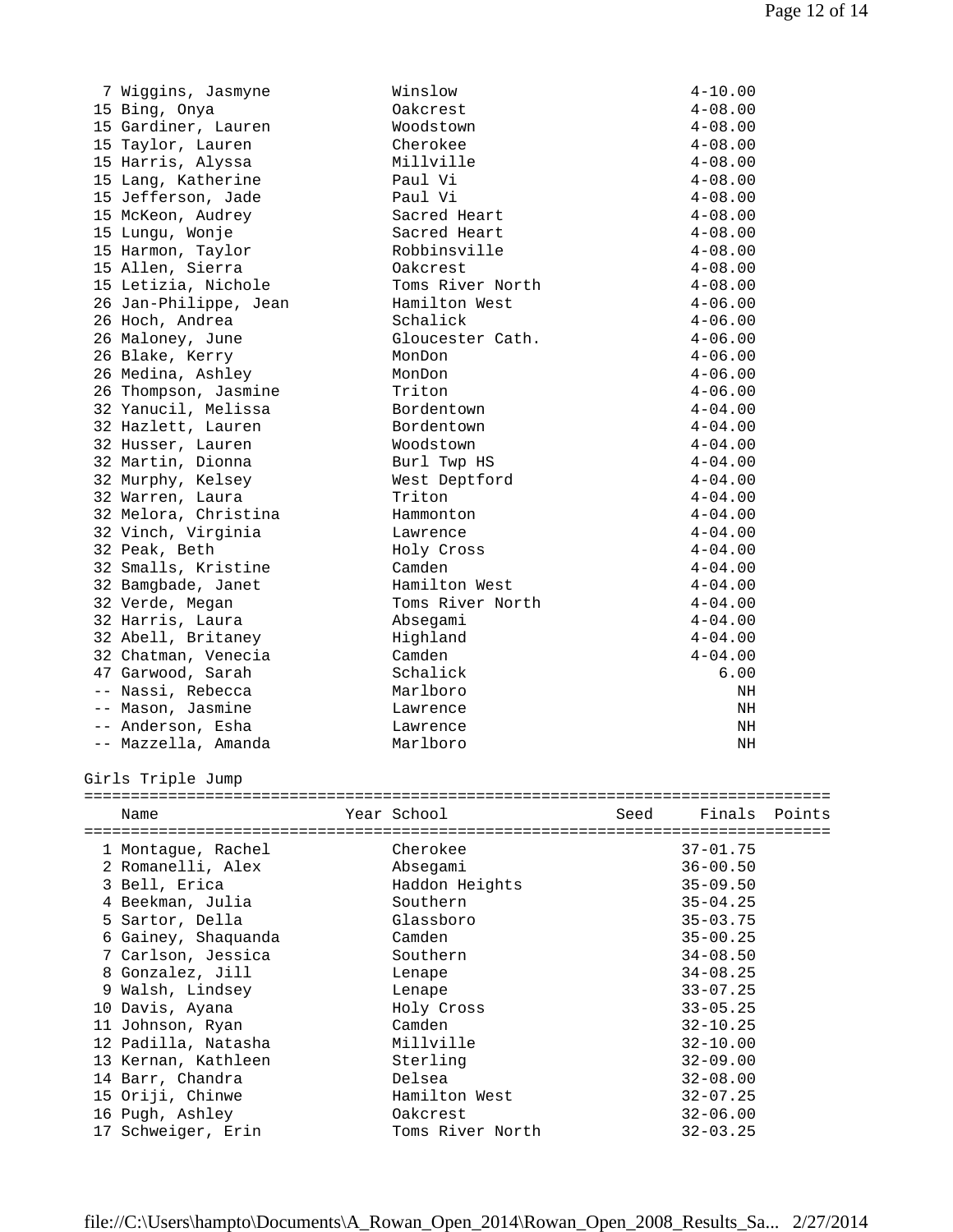| 18 Smith, Simone      | Penns Grove    | $32 - 03.00$ |
|-----------------------|----------------|--------------|
| 19 Hunger, Sam        | Sterling       | $32 - 02.50$ |
| 20 Thomas, Shakeba    | Glassboro      | $31 - 11.75$ |
| 21 McIntosh, Charnita | Pennsville     | $31 - 07.50$ |
| 22 Masud, Zuri        | CH West        | $31 - 06.50$ |
| 23 Newman, Nyrae      | Millville      | $31 - 05.25$ |
| 24 Ordille, Allyson   | Sacred Heart   | $31 - 04.00$ |
| 25 Fonville, Mariah   | Vineland       | $31 - 00.00$ |
| 26 Nolte, Amanda      | CH West        | $30 - 09.75$ |
| 27 Braidi, Leah       | Sacred Heart   | $30 - 02.00$ |
| 28 Whitney, Jamila    | Pennsauken     | $29 - 06.50$ |
| 29 Lavell, Emily      | Bishop Eustace | $29 - 05.00$ |

Girls Javelin Throw

| Name                   | Year School                  | Seed | Finals                  | Points |
|------------------------|------------------------------|------|-------------------------|--------|
| 1 Imbesi, Victoria     | Olma                         |      | $132 - 00$              |        |
| 2 Minch, Lindsay       | Pennsville                   |      | $126 - 00$              |        |
| 3 Rothmiller, Shamire  | Glassboro                    |      | $119 - 09$              |        |
| 4 Kott, Britney        | Millville                    |      | $116 - 09$              |        |
| 5 Johnson, Chanel      | Hamilton West                |      | $116 - 05$              |        |
| 6 Tiplady, Deanna      | Toms River North             |      | $115 - 10$              |        |
| 7 Borchert, Alexandra  | Delsea                       |      | $115 - 03$              |        |
| 8 Massari, Natalie     | West Deptford                |      | $114 - 06$              |        |
| 9 Donoghue, Jessica    | Seneca                       |      | $109 - 00$              |        |
| 10 Mirabelli, Lauren   | RV.                          |      | $107 - 04$              |        |
| 11 Braidi, Leah        | Sacred Heart                 |      | $105 - 00$              |        |
|                        |                              |      |                         |        |
| 12 Usher, Kate         | Gloucester Cath.<br>Cherokee |      | $103 - 09$              |        |
| 13 Lake, Melissa       | Glassboro                    |      | $102 - 00$              |        |
| 14 Thomas, Shakeba     |                              |      | $101 - 10$<br>$97 - 03$ |        |
| 15 Giles, Lauren       | Deptford                     |      |                         |        |
| 15 Lascowski, Gwen     | Gloucester Cath.             |      | $97 - 03$               |        |
| 17 Maressa, Josie      | Hammonton                    |      | $95 - 01$               |        |
| 18 Leporati, Stacie    | West Deptford                |      | $93 - 06$               |        |
| 19 Gorman, Krystina    | Woodstown                    |      | $91 - 08$               |        |
| 20 Radich, Jessica     | Olma                         |      | $91 - 06$               |        |
| 21 Glass, Kathryn      | Eastern                      |      | $90 - 00$               |        |
| 22 barrett, jade       | Willingboro                  |      | $89 - 08$               |        |
| 22 Atkinson, Megan     | Hammonton                    |      | $89 - 08$               |        |
| 24 Fernandez, Amanda   | MonDon                       |      | $89 - 07$               |        |
| 25 Reese, Kelsey       | Paul Vi                      |      | $88 - 11$               |        |
| 26 Wirth, Amanda       | Schalick                     |      | $88 - 07$               |        |
| 27 Hudik, Breanna      | Bordentown                   |      | $87 - 08$               |        |
| 28 Williams, Victoria  | Burl Twp HS                  |      | $85 - 09$               |        |
| 29 Gould, Nicole       | Marlboro                     |      | $85 - 08$               |        |
| 30 Alpaugh, Claire     | Clearview                    |      | $85 - 03$               |        |
| 31 Anderson, Tatiana   | Toms River North             |      | $84 - 09$               |        |
| 32 Laffan, Maureen     | Toms River North             |      | $84 - 00$               |        |
| 33 Chelf, Courtney     | Triton                       |      | $83 - 05$               |        |
| 34 Katalevskaya, Yana  | Marlboro                     |      | $83 - 03$               |        |
| 35 Boettcher, Sage     | Ocean City                   |      | $82 - 01$               |        |
| 36 Woods, Tyknese      | Winslow                      |      | $81 - 03$               |        |
| 37 Napolitano, Molly   | Bordentown                   |      | $81 - 01$               |        |
| 38 Spieker, Emily      | Cherokee                     |      | $80 - 10$               |        |
| 39 Glover, Mercedes    | Burl Twp HS                  |      | $80 - 08$               |        |
| 39 Frankel, Elizabeth  | Ocean City                   |      | $80 - 08$               |        |
| 41 Walker, Tasia       | Penns Grove                  |      | $80 - 02$               |        |
| 42 Gottlieb, Catherine | Paul Vi                      |      | $80 - 00$               |        |
| 43 Kernan, Kathleen    | Sterling                     |      | $79 - 10$               |        |